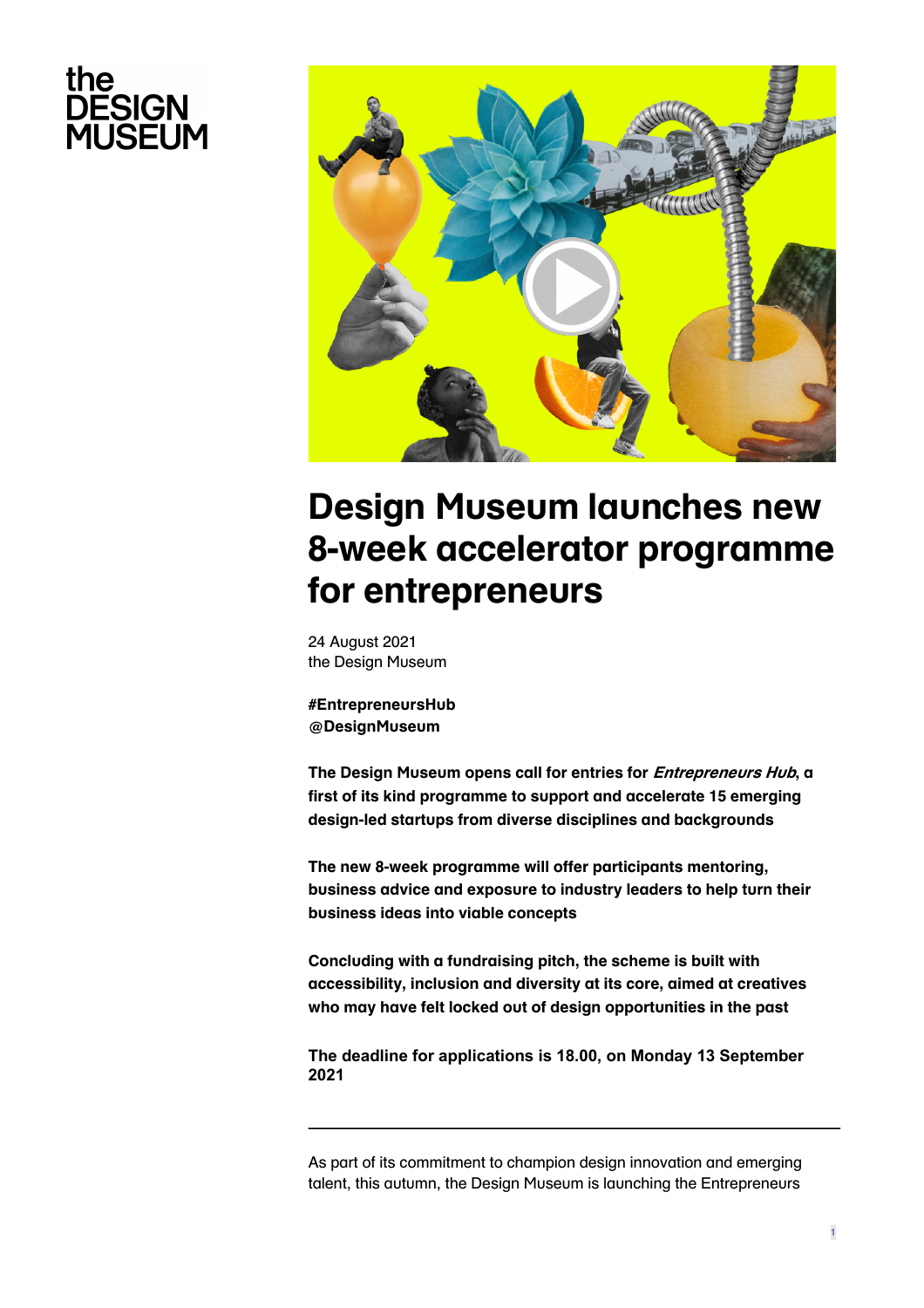Hub, an eight-week pilot programme supporting and accelerating the growth of 15 design-led startups.

The exciting new programme will offer participants training in entrepreneurial skills, one-to-one mentoring and exposure to industry leaders, enabling them to develop their design concepts into viable, sustainable businesses. With accessibility, inclusion and diversity at its core, the Hub aims to contribute to driving equality of opportunity in the sector and address structural barriers to empower the next generation of design business leaders.

Sessions will run full-time from 4 October to 25 November 2021. Covering all aspects in starting a business, from masterclasses and practical workshops on topics from business planning and setting goals to finance, legal and marketing considerations. Featuring an opportunity to connect with high-profile leaders in the design industry, the scheme will also support participants in their personal development to enable them to thrive as entrepreneurs.

The Entrepreneurs Hub is committed to supporting early career designers and founders who may have felt overlooked from opportunities to explore starting a business in the past. An £800 per month stipend will be offered to all participants.

#### **Tim Marlow, Chief Executive and Director, Design Museum said:**

"We are delighted to be supporting the next generation of designers through the Entrepreneurs Hub. The impact of COVID-19 has only widened the gap for creatives from underrepresented backgrounds, not least in London, which is the focus of this pilot programme. As one of the world's leading museums of contemporary design in all forms, our aim is to eliminate barriers for creative founders who have felt excluded from opportunities in the design world and ensure design is accessible for all."

#### **Sarah Drinkwater, Entrepreneur Hub Advisor said:**

"The Design Museum's ethos has always been that great design comes from anywhere. We hope this program brings together the next wave of design talent, from streetwear brands to apps, and helps them and their companies go further with our help"

#### **Scheme Information:**

The Entrepreneurs Hub seeks creative founders and designers from underrepresented backgrounds with an early idea or product (both designled software and physical prototypes accepted). With a London-based focus, the pilot scheme will prioritise applicants from low-income backgrounds and who identify with one of the below criteria:

• Didn't go to university, or parents/guardians didn't go to university

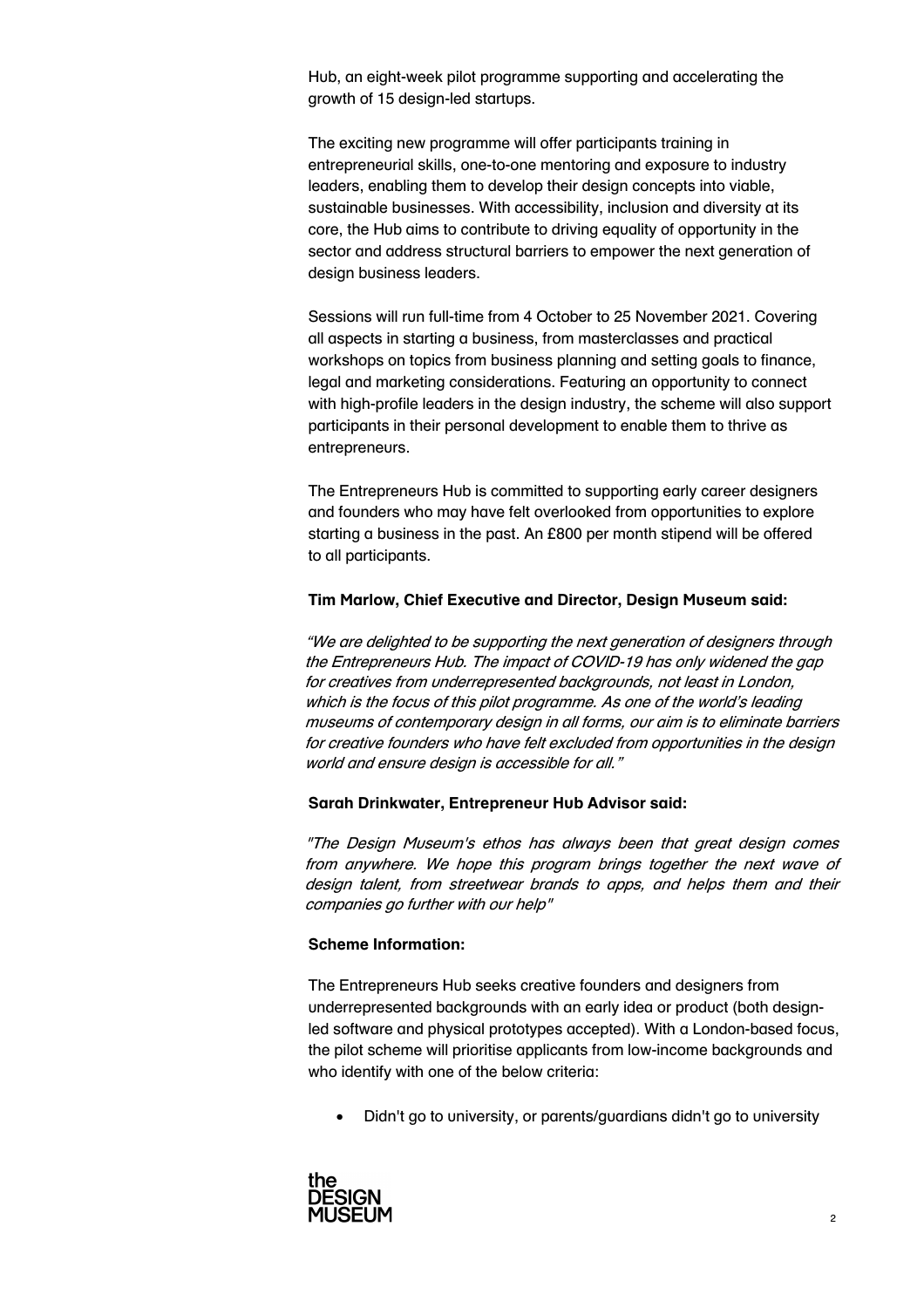- Receive Universal Credit, or other government benefits
- Disabled or neurodivergent
- Grew up in the care system
- Have sole caring responsibilities for others (including parents, single parents, caring for a family member or partner)
- Come from Black, Asian or Ethnic Minority backgrounds
- LGBTQ+

Applications are now open from today, 24 August [2021 until](https://designmuseum.org/the-design-museum-campus/entrepreneurs-hub) 13 September 2021 at 18.00. For more information, please click here.

#### **-Ends-**

#### **Notes to Editor**

## **PRESS ENQUIRIES:**

Rioco Green, Senior Media and PR Manager E: rioco.green@designmuseum.org M: +44 7801 355012

## **Application Process**

**Stage 1:** Online application form (Estimated time: 30 mins to complete). **Stage 2:** Successful applicants are invited to submit a video interview (Estimated time: 30 mins to complete).

**Stage 3:** Final round interview with the Hub team (Approximately 30 mins), judging panel of designers, creatives and entrepreneurs will be making the final selection of participants to the programme.

# **Key Dates:**

Tuesday 24 August: Applications Open Thursday 2 September: 'Ask Us Anything' Online Event at 18.30 Monday 13 September: Applications close at 18.00 Thursday 23 September: Cohort announced Monday 4 October: Entrepreneurs Hub launches

#### **About the Design Museum:**

The Design Museum is the world's leading museum devoted to contemporary architecture and design. Its work encompasses all elements of design, including fashion, product and graphic design. Since it opened its doors in 1989 the museum has displayed everything from an AK-47 to high heels designed by Christian Louboutin. It has staged over 100 exhibitions, welcomed over seven million visitors and showcased the work of some of the world's most celebrated designers and architects including Paul Smith, Zaha Hadid, Jonathan Ive, Frank Gehry, Eileen Gray and Dieter Rams. On 24 November 2016, The Design Museum relocated to Kensington, west London. John Pawson has converted the interior of a 1960s modernist building to create a new home for the Design Museum giving it three times more space in which to show a wider range of exhibitions and significantly